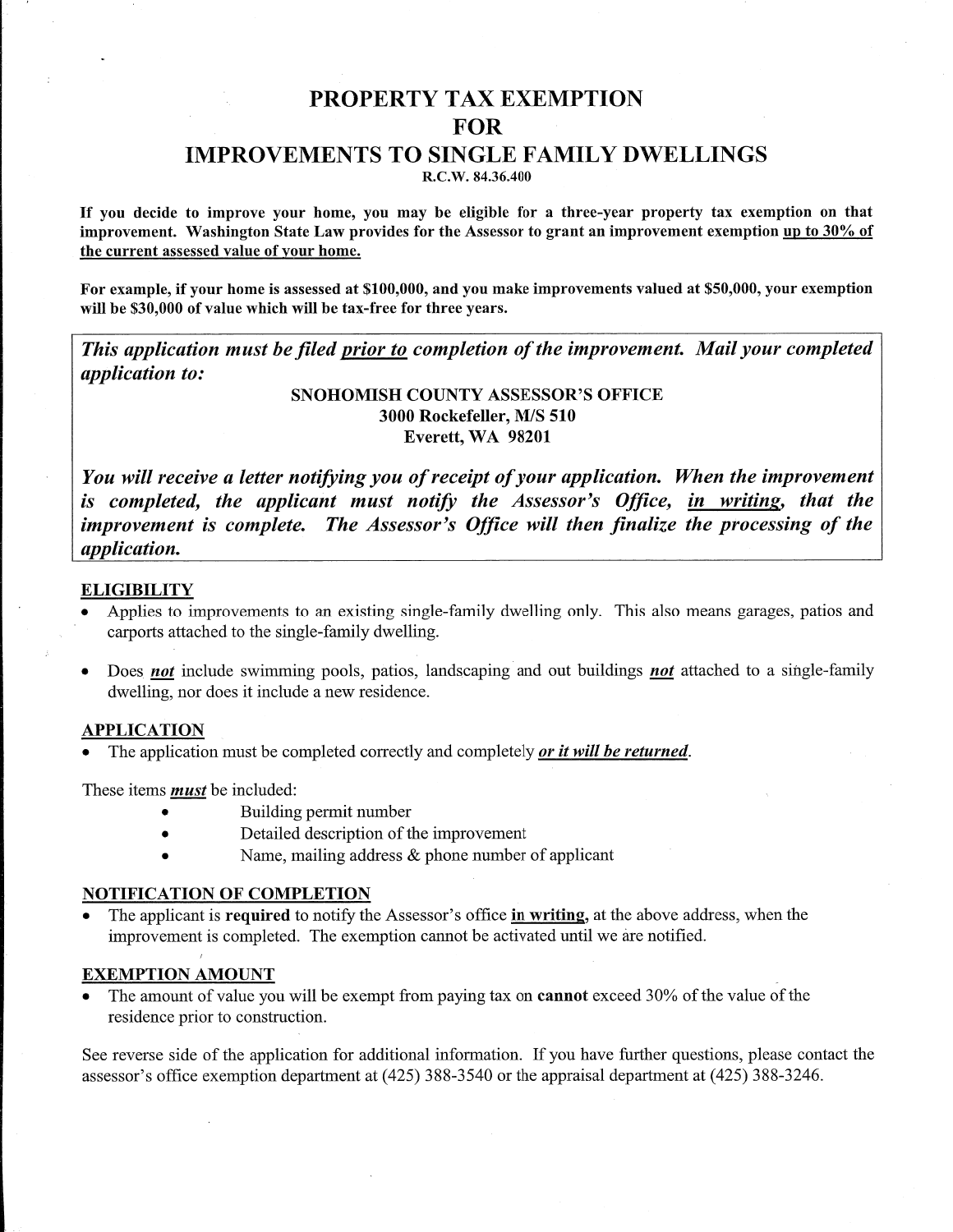# **Exemption for Physical Improvement to a Single Family Dwelling**

**RCW 84.36.400** 

| File with your local county assessor.                                                                                                                                                      |                                                                                                                      |
|--------------------------------------------------------------------------------------------------------------------------------------------------------------------------------------------|----------------------------------------------------------------------------------------------------------------------|
|                                                                                                                                                                                            |                                                                                                                      |
| Property Owner:<br><b>Mailing Address:</b>                                                                                                                                                 | Date:                                                                                                                |
| <u> 1989 - Andrea Andrew Maria (h. 1989).</u>                                                                                                                                              |                                                                                                                      |
| E-Mail Address:<br><u> 1980 - Johann Barn, fransk politik (d. 1980)</u>                                                                                                                    | Phone Number:                                                                                                        |
|                                                                                                                                                                                            |                                                                                                                      |
| Parcel No.:<br><u> 1989 - Johann Barn, fransk politik (f. 1989)</u>                                                                                                                        |                                                                                                                      |
| Legal Description:                                                                                                                                                                         |                                                                                                                      |
|                                                                                                                                                                                            |                                                                                                                      |
| Property Address:                                                                                                                                                                          | <u> 1989 - Johann Stein, marwolaethau a bhann an t-Amhain an t-Amhain an t-Amhain an t-Amhain an t-Amhain an t-A</u> |
|                                                                                                                                                                                            |                                                                                                                      |
| Describe Improvement:                                                                                                                                                                      |                                                                                                                      |
|                                                                                                                                                                                            |                                                                                                                      |
|                                                                                                                                                                                            |                                                                                                                      |
| Estimated Cost Of Improvement:                                                                                                                                                             |                                                                                                                      |
| <b>Construction To</b><br><u> 1989 - Johann John Stein, fransk politik (d. 1989)</u>                                                                                                       |                                                                                                                      |
| <b>Building Permit</b><br><u> 1989 - Johann Barn, fransk politik amerikansk politik (</u>                                                                                                  |                                                                                                                      |
| <b>Building Permit</b><br><u> 1989 - Johann Barn, fransk politik amerikansk politik (</u>                                                                                                  | Date Permit Issued:                                                                                                  |
| I hereby certify that the foregoing information is true and complete to the best of my knowledge and that this<br>exemption has not been allowed on this property for the past five years. |                                                                                                                      |
| Owner: $\qquad \qquad$                                                                                                                                                                     |                                                                                                                      |
| Agent:                                                                                                                                                                                     |                                                                                                                      |
|                                                                                                                                                                                            |                                                                                                                      |
| <b>Assessor's Use Only</b>                                                                                                                                                                 |                                                                                                                      |
| Value After Construction:                                                                                                                                                                  | Date:                                                                                                                |
| Value Prior To Construction:                                                                                                                                                               | Date:                                                                                                                |
| Increase In Value:                                                                                                                                                                         | Percent:                                                                                                             |
| Amount Of Exemption (Not To Exceed<br>30% Of Value Prior To Construction):                                                                                                                 |                                                                                                                      |
| Taxable Value Of Dwelling:                                                                                                                                                                 |                                                                                                                      |
| Assessment Year Exemption To Begin:                                                                                                                                                        | Assessment Year To Be Removed:                                                                                       |
| <b>Assessor or Deputy:</b>                                                                                                                                                                 |                                                                                                                      |